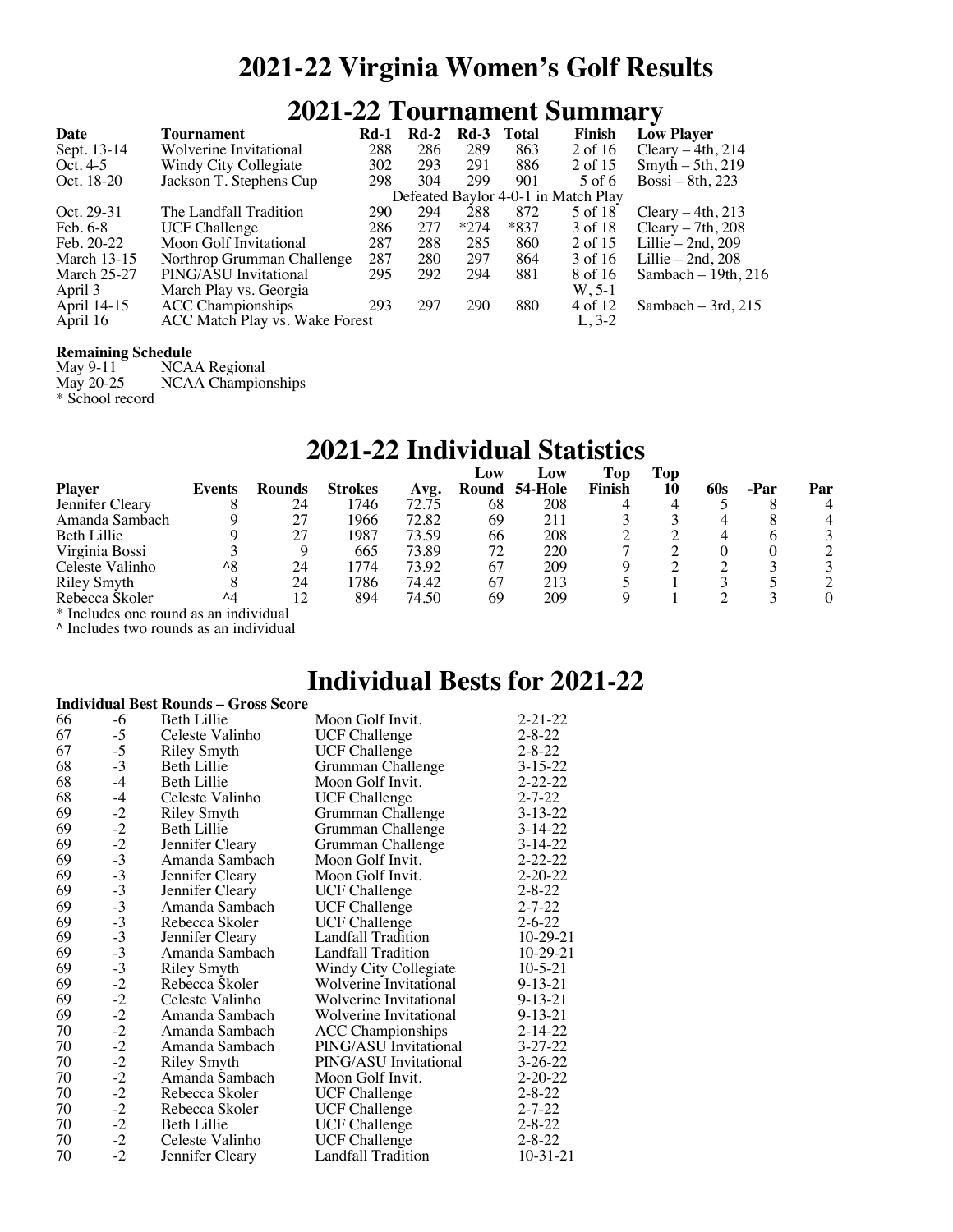| 70                   | $-1$         | Jennifer Cleary                                                            | Wolverine Invitational                      | $9 - 14 - 21$                  |
|----------------------|--------------|----------------------------------------------------------------------------|---------------------------------------------|--------------------------------|
|                      |              | <b>Individual Best Rounds - vs. Par</b>                                    |                                             |                                |
| $-6$                 | 66           | <b>Beth Lillie</b>                                                         | Moon Golf Invit.                            | $2 - 21 - 22$                  |
| $-5$                 | 67           | Celeste Valinho                                                            | <b>UCF Challenge</b>                        | $2 - 8 - 22$                   |
| $-5$                 | 67           | <b>Riley Smyth</b>                                                         | <b>UCF Challenge</b>                        | $2 - 8 - 22$                   |
| $-4$                 | 68           | <b>Beth Lillie</b>                                                         | Moon Golf Invit.                            | $2 - 22 - 22$                  |
| $-4$                 | 68           | Celeste Valinho                                                            | <b>UCF Challenge</b>                        | $2 - 7 - 22$                   |
| $-3$                 | 68           | <b>Beth Lillie</b>                                                         | Grumman Challenge                           | $3 - 15 - 22$                  |
|                      | 69           | Amanda Sambach                                                             | Moon Golf Invit.                            | $2 - 22 - 22$                  |
| $-3$<br>$-3$         | 69           | Jennifer Cleary                                                            | Moon Golf Invit.                            | $2 - 20 - 22$                  |
| $-3$                 | 69           | Jennifer Cleary                                                            | <b>UCF Challenge</b>                        | $2 - 8 - 22$                   |
| $-3$<br>$-3$<br>$-3$ | 69           | Amanda Sambach                                                             | <b>UCF Challenge</b>                        | $2 - 7 - 22$                   |
|                      | 69           | Rebecca Skoler                                                             | UCF Challenge                               | $2 - 6 - 22$                   |
|                      | 69           | Jennifer Cleary                                                            | <b>Landfall Tradition</b>                   | $10-29-21$                     |
|                      | 69           | Amanda Sambach                                                             | Landfall Tradition                          | $10-29-21$                     |
|                      | 69<br>70     | <b>Riley Smyth</b>                                                         | Windy City Collegiate                       | $10-5-21$                      |
|                      | 69           | Amanda Sambach<br>Beth Lillie                                              | <b>ACC</b> Championships                    | $2 - 14 - 22$<br>$3 - 14 - 22$ |
|                      | 69           | Jennifer Cleary                                                            | Grumman Challenge<br>Grumman Challenge      | $3 - 14 - 22$                  |
|                      | 69           | <b>Riley Smyth</b>                                                         | Grumman Challenge                           | $3 - 13 - 22$                  |
|                      | 70           | Amanda Sambach                                                             | PING/ASU Invitational                       | $3 - 27 - 22$                  |
|                      | 70           | <b>Riley Smyth</b>                                                         | PING/ASU Invitational                       | $3 - 26 - 22$                  |
|                      | 70           | Amanda Sambach                                                             | Moon Golf Invit.                            | $2 - 20 - 22$                  |
|                      | 70           | Rebecca Skoler                                                             | <b>UCF Challenge</b>                        | $2 - 8 - 22$                   |
|                      | 70           | Rebecca Skoler                                                             | <b>UCF</b> Challenge                        | $2 - 7 - 22$                   |
|                      | 70           | Beth Lillie                                                                | <b>UCF</b> Challenge                        | $2 - 8 - 22$                   |
|                      | 70           | Celeste Valinho                                                            | <b>UCF Challenge</b>                        | $2 - 8 - 22$                   |
|                      | 70           | Jennifer Cleary                                                            | <b>Landfall Tradition</b>                   | $10-31-21$                     |
|                      | 69           | Rebecca Skoler                                                             | Wolverine Invitational                      | $9 - 13 - 21$                  |
| $-2$<br>$-2$         | 69<br>69     | Celeste Valinho                                                            | Wolverine Invitational                      | $9 - 13 - 21$                  |
|                      |              | Amanda Sambach                                                             | Wolverine Invitational                      | $9 - 13 - 21$                  |
|                      |              |                                                                            |                                             |                                |
|                      |              |                                                                            |                                             |                                |
| 208                  | $-5$         | <b>Individual Best Tournaments - Gross Score (54 holes)</b><br>Beth Lillie | Grumman Challenge                           | $3 - 15 - 22$                  |
| 208                  | $-8$         | Jennifer Cleary                                                            | <b>UCF Challenge</b>                        | $2 - 8 - 22$                   |
| 209                  | $-7$         | <b>Beth Lillie</b>                                                         | Moon Golf Invit.                            | $2 - 22 - 22$                  |
| 209                  | $-7$         | Celeste Valinho                                                            | <b>UCF Challenge</b>                        | $2 - 8 - 22$                   |
| 209                  | $-7$         | Celeste Valinho                                                            | <b>UCF Challenge</b>                        | $2 - 8 - 22$                   |
| 211                  | $-5$         | <b>Beth Lillie</b>                                                         | Moon Golf Invit.                            | $2 - 22 - 22$                  |
| 212                  | $-4$         | Amanda Sambach                                                             | <b>UCF Challenge</b>                        | $2 - 8 - 22$                   |
| 213                  | $-3$         | <b>Riley Smyth</b>                                                         | <b>UCF Challenge</b>                        | $2 - 8 - 22$                   |
| 213                  | $-3$         | Jennifer Cleary                                                            | Landfall Tradition                          | $10-31-21$<br>$3 - 15 - 22$    |
| 214<br>214           | $+1$<br>$+1$ | Jennifer Cleary<br>Jennifer Cleary                                         | Grumman Challenge<br>Wolverine Invitational | $9 - 14 - 21$                  |
| 214                  | $+2$         | Amanda Sambach                                                             | Wolverine Invitational                      | $9 - 14 - 21$                  |
| 215                  | $-1$         | Amanda Sambach                                                             | <b>ACC Championships</b>                    | $4 - 15 - 22$                  |
| 216                  | E            | Amanda Sambach                                                             | PING/ASU Invitational                       | $3 - 27 - 22$                  |
| 216                  | E            | Amanda Sambach                                                             | <b>Landfall Tradition</b>                   | $10-31-21$                     |
|                      |              |                                                                            |                                             |                                |
| $-8$                 | 208          | <b>Individual Best Tournaments - vs. Par (54 holes)</b>                    |                                             | $2 - 8 - 22$                   |
| $-7$                 | 209          | Jennifer Cleary<br>Beth Lillie                                             | <b>UCF Challenge</b><br>Moon Golf Invit.    | $2 - 22 - 22$                  |
| $-7$                 | 209          | Celeste Valinho                                                            | <b>UCF Challenge</b>                        | $2 - 8 - 22$                   |
| $-7$                 | 209          | Celeste Valinho                                                            | <b>UCF Challenge</b>                        | $2 - 8 - 22$                   |
| $-5$                 | 208          | <b>Beth Lillie</b>                                                         | Grumman Challenge                           | $3 - 15 - 22$                  |
| $-5$                 | 211          | Beth Lillie                                                                | Moon Golf Invit.                            | $2 - 22 - 22$                  |
| $-4$                 | 212          | Amanda Sambach                                                             | <b>UCF Challenge</b>                        | $2 - 8 - 22$                   |
| $-3$                 | 213          | <b>Riley Smyth</b>                                                         | <b>UCF Challenge</b>                        | $2 - 8 - 22$                   |
| $-3$                 | 213          | Jennifer Cleary                                                            | Landfall Tradition                          | $10-31-21$                     |
| $-1$                 | 215          | Amanda Sambach                                                             | <b>ACC Championships</b>                    | 4-15-22                        |
| E                    | 216          | Amanda Sambach                                                             | PING/ASU Invitational                       | $3 - 27 - 22$                  |
| E<br>$+1$            | 216          | Amanda Sambach                                                             | Landfall Tradition                          | $10-31-21$                     |
| $+1$                 | 214<br>214   | Jennifer Cleary<br>Jennifer Cleary                                         | Grumman Challenge<br>Wolverine Invitational | $3 - 15 - 22$<br>9-14-21       |

# **Team Bests for 2021-22**

| <b>Team Best Rounds – Gross Score</b> |       |                      |              |              |  |  |  |
|---------------------------------------|-------|----------------------|--------------|--------------|--|--|--|
| 274                                   | $-14$ | <b>UCF Challenge</b> | Third Round  | $2 - 8 - 22$ |  |  |  |
| 277                                   | -11   | <b>UCF Challenge</b> | Second Round | $2 - 7 - 22$ |  |  |  |
| <b>280</b>                            | $-4$  | Grumman Challenge    | Second Round | $3-14-22$    |  |  |  |